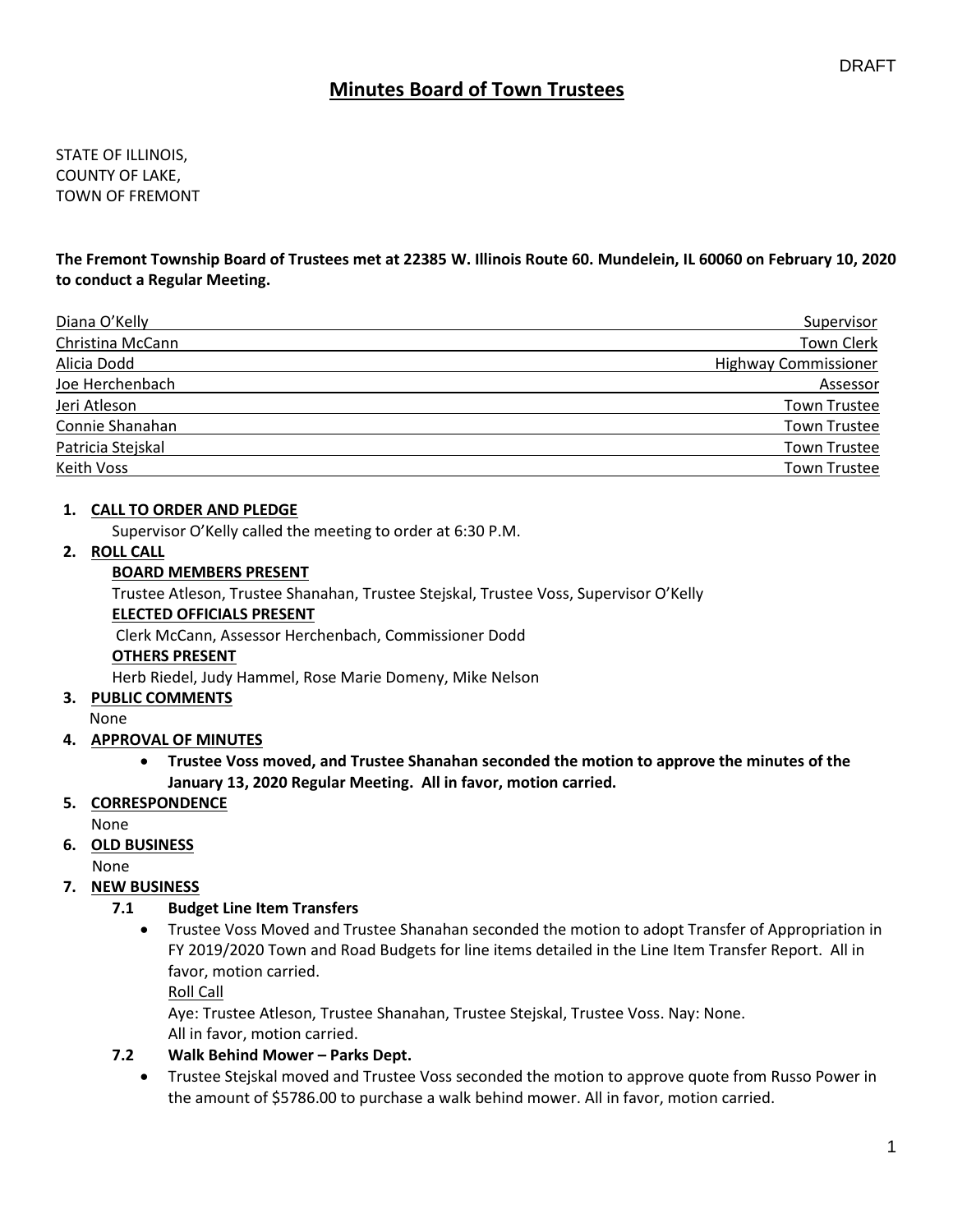## **7.3 Mundelein Baseball and Softball Association Agreement (MBSA)**

• Trustee Shanahan moved and Trustee Voss seconded the motion to approve the 2020 MBSA Facility Use and Maintenance Agreement. All in favor, motion carried.

## **8. PARKS REPORT**

Pro-Gator was delivered today.

## **9. CERT REPORT**

CERT Leader Pat Stejskal reported the following:

- Mon, Jan 27 Team meeting updates and Mental Health First Aid
- Tues, Jan 28 Started 6-week training class—with 12 participants (runs thru Mar 3)
- Sat, Feb 8 CERTs at Feed My Starving Children in Libertyville
- Sat, Feb 15 & 22 FREE Mental Health FA class at Gorton Center in Lake Forest
- Sat, Apr 25 Joint CERT Drill at Lake Villa Township
- Mon, Apr 27 our next Team meeting
- Sat, May 30 Kids' Health Fair in Grayslake

## **10. COMMUNITY GARDEN REPORT**

No Report

## **11. ELECTED OFFICIALS' REPORT**

### **Assessor**

Assessor Joe Herchenbach reported the following:

- On schedule for blue cards to be mailed in June 2020
- County will now send PTAB cases to the State

## **Clerk**

Clerk McCann Reported the Following:

- Reviewed last date for voter registration and early voting dates and locations
- Preparing for 2020 Paving Program Bid Opening on March  $13<sup>th</sup>$
- Reviewed agenda for 2020 Annual Town Meeting Board must approve at March 9 2020 Regular Meeting

### **Highway Commissioner**

Highway Commissioner Dodd reported the following:

- Sent email to unincorporated residents listing Hwy Department services and responsibilities
- Multiple small storm events were handled without issues
- Calibrating salt spreaders to reduce unnecessary excess salting
- Speeding through subdivisions and Ivanhoe is repeated concern
- IDOT is denying responsibility for culverts in their right of way (83 & 60) which means we need to address safety precautions for work along busier roads. Crews will attend training of implementing Safe Work Zones on 2/18
- Have temporary use of Vernon's bucket truck for tree trimming and street light maintenance
- Alicia and Herb went to recorder of deeds in Waukegan to track down HOA covenants and any records of easements or vacations related to easements. Also to search for documents related to Fremont Avenue property with well in street
- Met with resident who has faulty well under the street. He is planning to hire a contractor to repair the well area and road at his expense
- Met with Lake County PBD about Sunset Court water level in Lake Fairfield
- A homeowner on Erhart Rd., sent letter from attorney asking that we remove catch basin and slope culvert away from his property
- 2020 Paving Program bid opening is March 13 at 10:00 a.m.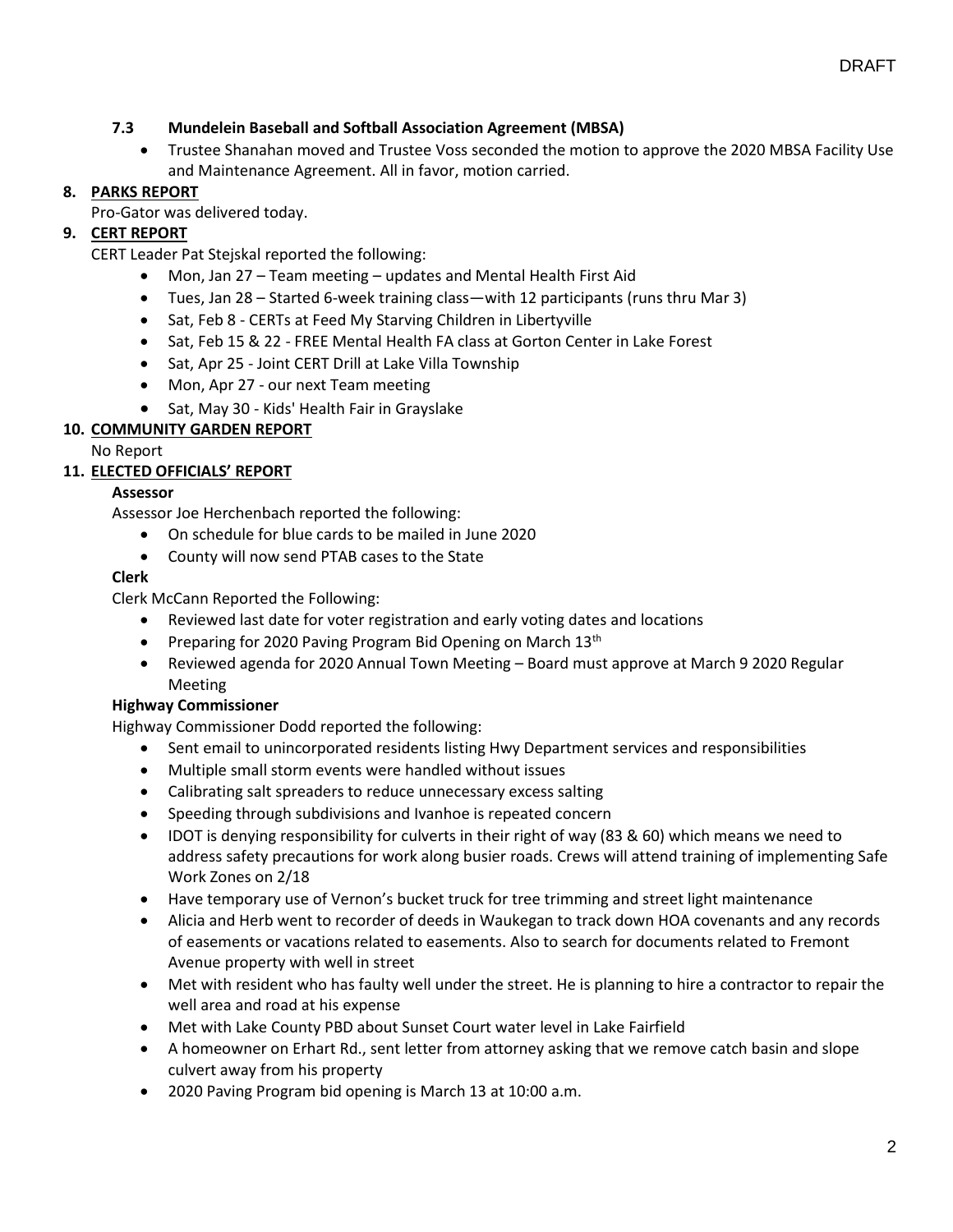## **Sylvan Lake Dam**

- o Met with Mike Werner of SMC about funding options through their SIRF and STOCIP funds. The dam doesn't score well in their scoring process because we don't experience excess flooding
- $\circ$  Met with Jeri Swanson about IEPA grant in 2006 that started the dam repair process
- $\circ$  Met with Bleck engineering on 2/3/20 for update on progress as well as understanding requirements of Class II dams and history of their engineering process. The dam isn't designed according to Bulletin 70 which requires increased capacity because it will be grandfathered in as a project already under development.
- o Called Melinda Bush's aide to ask about funding
- o Emailed County Board Representative Jessica Vealitzek to ask about funding

### **Supervisor**

Supervisor O'Kelly reported the following:

- Completed mental health first aid certification 8-hour class
- Attended Ride Lake County West meeting and Summerhill Estates HOA meeting
- Working with Groot to ensure smooth transition for waste hauling program
- Del Webb will once again host a car show this year
- Salvation Army increased funds available for qualified residents from \$200 to \$400
- Shredding event will be held on May 9, 2020
- Recycling event will be held on August 15, 2020

### **Trustees**

- Trustee Stejskal thanked Supervisor O'Kelly for doing a superb job overseeing the new waste hauling program
- Trustee Voss requested a date change on the ATM agenda
- Trustee Shanahan inquired if the Highway Department charges the Parks Department for fuel

### **12. GA/EA/FOOD PANTRY REPORT**

The following statistics were reported for January 2020:

- Two (2) residents received emergency assistance
- Sixty-five (65) residents received food pantry assistance
- Fifteen (15) LIHEAP applications processed
- Seven (7) residents received assistance with RTA pass applications
- Sixteen (16) Diaper Bank donations for residents
- Zero (0) NiCor Sharing applications processed
- Taxi coupon use not reported

### **13. PUBLIC COMMENTS**

- Judy Hammel thanked Commissioner Dodd for keeping the roads cleared and asked questions about how snow is plowed on her street.
- Rose Marie Domeny inquired about follow up on her concern about additional stop signs at for the intersection of Gilmer & Fairfield Rds.

### **14. APPROVAL OF BILLS**

• **Trustee Stejskal moved, and Trustee Voss seconded the motion to audit and approve for payment of Road and Bridge Fund in the amount of \$24,828.18, Permanent Road Fund in the amount of \$78,197.12 and General Town Fund in the amount of \$76,757.44.**

**ROLL CALL: Aye: Trustee Atleson, Trustee Shanahan, Trustee Stejskal, Trustee Voss. Nay: None. All in favor, motion carried.**